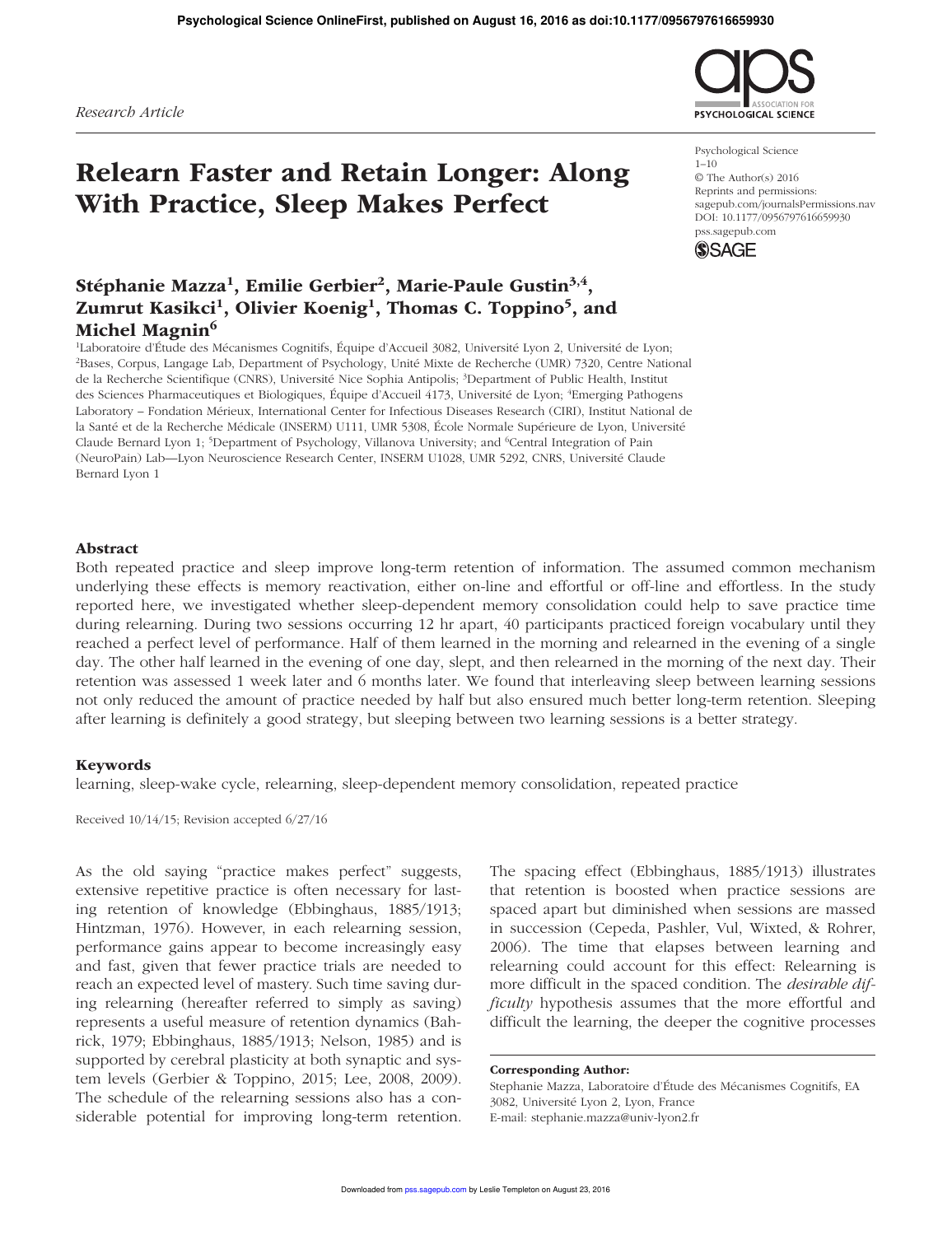engaged and the better the long-term retention (E. L. Bjork & Bjork, 2011; Schmidt & Bjork, 1992).

On the other hand, sleep has been shown to participate in consolidation and enhancement of new learning (Diekelmann & Born, 2010), benefiting memory through an off-line and effortless process (Rasch & Born, 2013; Stickgold, 2001). This sleep-dependent consolidation is thought to stem from the reactivation and integration of newly encoded memories into preexisting and permanent knowledge networks (Stickgold & Walker, 2013), a process that jointly involves system and synaptic-consolidation processes (Dudai, 2004). For instance, patterns of brain activity involved during learning are selectively replayed during subsequent sleep (Ji & Wilson, 2007; Maquet et al., 2000; Peigneux et al., 2004). This neuronal reactivation is associated with gradual structural redistribution of memories and changes in strength of synaptic connections within the hippocampo-neocortical network (Rasch & Born, 2013).

Thus, memory is enhanced both by repeated practice and by sleep, but the interaction between practice and sleep has not received much attention. Some early research suggested a beneficial effect of sleep on relearning (Benson & Feinberg, 1975; Castaldo, Krynicki, & Goldstein, 1974); however, the extent to which sleep, interleaved between practice sessions, contributes to time saving when relearning and favors long-term retention remains unknown. Bell, Kawadri, Simone, and Wiseheart (2014) investigated the benefit of sleep in a paradigm of spaced practice. Four schedules of learning and relearning were compared: massed (i.e., no interval), 12 hr during the same day (i.e., with no sleep), 12 hr overnight (i.e., with sleep), and 24 hr (i.e., with sleep). Long-term retention was assessed 10 days later. For participants who experienced the 12-hr overnight interval (which included sleep), long-term retention was increased compared with participants in the massed condition and was similar to that of participants who experienced the 24-hr interval. However, the authors failed to obtain the classic spacing effect in a comparison of the massed condition and the 12-hr interval filled with wakefulness. In addition, there was no difference in long-term performance after either of the 12-hr intervals (i.e., with or without sleep). Given these equivocal results, the authors concluded that neither sleep alone nor time between learning and relearning alone was sufficient to improve long-term memory.

To investigate more thoroughly the effect of sleep on saving during relearning, we used a successive relearning paradigm (see Bahrick, 1979) in which learning and relearning episodes were continued until a specified performance criterion was reached. The learning and relearning episodes were spaced by 12 hr of wakefulness or 12 hr that included a night of sleep. We hypothesized that the off-line and effortless sleep-dependent memory consolidation would allow saving during relearning. We also wished to know how relearning after a period of sleep or wakefulness would translate into long-term retention. Recent research has shown that relearning to the point of mastery tended to attenuate (e.g., Rawson & Dunlosky, 2011, 2013) or even reverse (e.g., Storm et al., 2008) the initial benefit obtained by efficient methods of learning. In the present context, we explored whether relearning would weaken or, perhaps, amplify the benefits of previous sleep. Amplification of the benefits of sleep by relearning would suggest a critical role for sleep in learning efficiency, whereby sleep improves performance while reducing the effort needed to achieve a level of mastery.

# Method

#### **Overview**

In the present study, participants were challenged to learn the French translation of 16 Swahili words using repeated retrieval-restudy practice. This practice has been demonstrated to be a particularly efficient learning method (Karpicke & Roediger, 2008). Twelve hours later, participants had the opportunity to relearn this material, and the amount of practice (i.e. number of trials) that participants needed to do so was measured. One group of participants was assigned to the wake condition and did not sleep between the initial learning session and the relearning session. Another group of participants was assigned to the sleep condition and did sleep between sessions. Later, a third group of participants was assigned to the control condition. One week later and 6 months after relearning, retention was further assessed for each group.

## **Participants**

Forty healthy participants (18–29 years old) recruited at the University of Lyon participated in the main experiment. These participants were randomly assigned to one of the two groups (20 in each group). Later, 20 other participants (19–32 years old) were recruited as a control group. To ensure the homogeneity of the three groups, we tested the participants' sleep quality, circadian topology, level of sleepiness, and basic long-term and shortterm memory capacity: Participants completed the Pittsburgh Sleep Quality Index (Buysse, Reynolds, Monk, Berman, & Kupfer, 1989), the Horne and Ostberg morning/evening questionnaire (Horne & Ostberg, 1976), the Epworth Sleepiness Scale (Johns, 1991), and subtests from the Wechsler Adult Intelligence Scale IV (WAIS-IV; Wechsler, 2008) and the Wechsler Memory Scale III (WMS-III; Wechsler, 1997). Each participant provided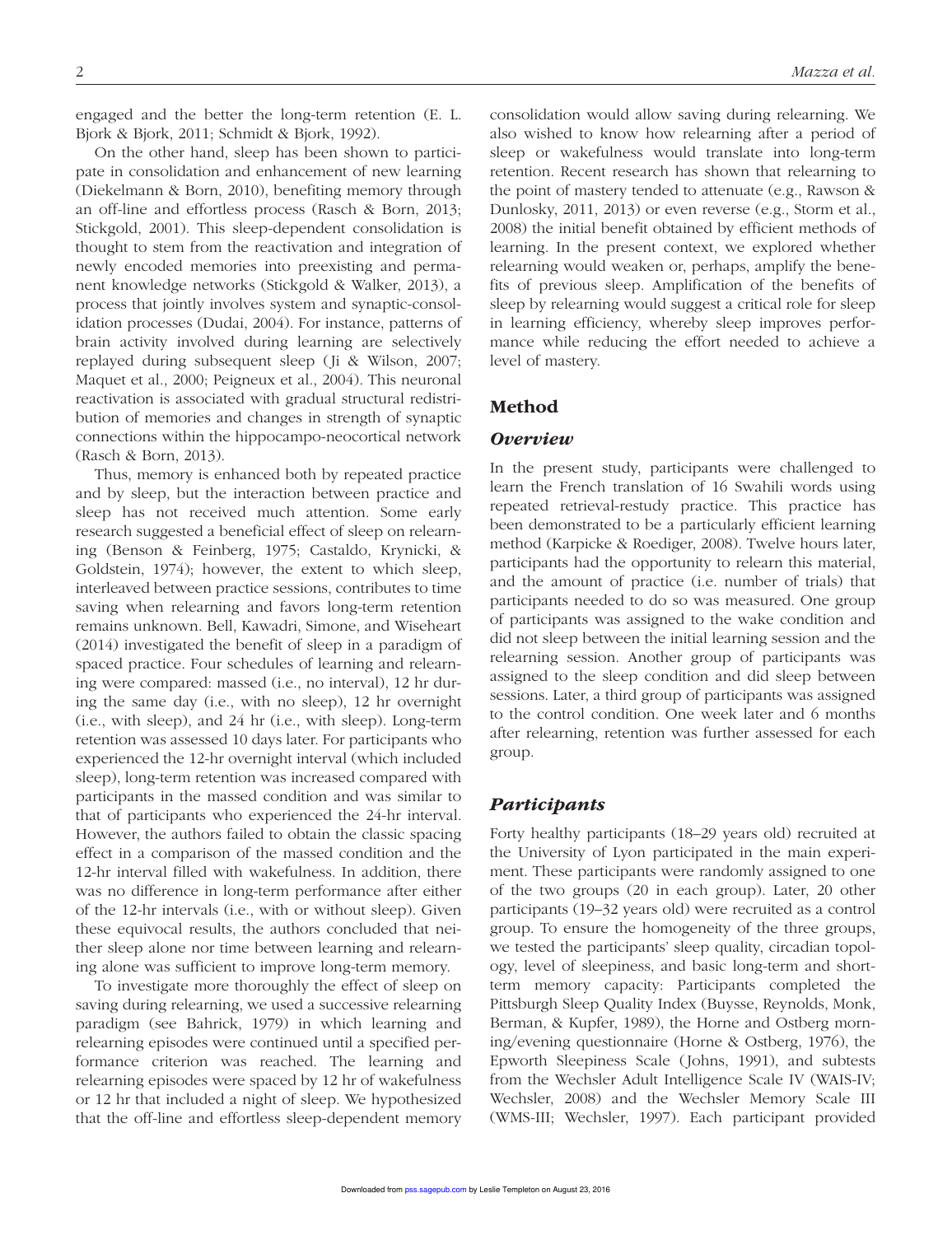informed written consent. The study was conducted in accordance with the Declaration of Helsinki and was approved by the French ethics committee.

# **Groups**

Participants in the wake group performed the initial learning session at 9:00 a.m. and the relearning session at 9:00 p.m. the same day. Participants in the sleep group performed the learning session at 9:00 p.m. and the relearning session at 9:00 a.m. the following day (i.e., after a night of sleep). Participants in the control group performed the learning session at 9:00 p.m., slept at night, and then performed a recall session at 9:00 a.m. the next morning.

# Materials and procedure

**Learning session.** The initial learning session consisted of the presentation of the 16 Swahili-French word pairs (e.g., *nyanya*-*tomate*). Pairs were presented successively, in random order, each for 7 s, and participants were asked to study the French translation. After this presentation, each Swahili word was displayed with a response box under it, cuing the participants to type its French translation. Participants could take as long as they wished to answer or leave the response box empty. After either response, the correct pair (cue and target) was displayed for 4 s. The number of successful recalls (out of 16) during this first retrieval attempt was our measure of initial performance. The words that were correctly translated were not presented again, whereas the incorrectly translated and untranslated words were further practiced by the participants. Thus, they were trained to a criterion of correctly answering each of the 16 pairs by cycling through the list of items not yet answered correctly (i.e., once they provided a correct answer for a given pair of words, that pair no longer appeared). There was no limit on time or the number of retrieval attempts. The number of *pair trials* needed to complete the learning session was measured. There was a 12-hr interval between the learning and the relearning sessions. During this interval, actimetry (Actiwatch; CamNtech, Cambridge, United Kingdom) was used to quantify sleep duration in the sleep group.<sup>1</sup>

Relearning session. On the first *list trial* of the relearning session, participants in the wake and sleep groups were asked to recall the French translation of each of the 16 Swahili words, and they received feedback (i.e., the correct answer) for each pair, in a procedure similar to that used in the learning session. Again, the number of successful recalls (out of 16) during the first retrieval attempt defined initial performance. However, in this relearning session, participants in the wake and sleep groups practiced the whole 16-item list repeatedly until they successfully recalled the entire list. The number of list trials needed to attain this criterion was measured. As in the learning session, items were presented successively and randomly on each list trial. The learning and the relearning sessions were preceded by the assessment of subjective sleepiness level using the Karolinska Sleepiness Scale (Akerstedt & Gillberg, 1990). Participants in the control group had a similar recall session. However, it consisted of only one list trial, and there was no additional opportunity for further relearning.

**Delayed testing.** One week after and 6 months after the relearning session, all groups performed a midday cued-recall task without corrective feedback. The item order was random but the same for all participants.

**Statistical analyses.** For each dependent variable, normality was tested using the Shapiro-Wilk test, and variance homogeneity was tested using the modified Levene test. Nonparametric tests, such as Mann-Whitney *U*, rank-based analysis of variance (ANOVA; Conover & Iman, 1981), and  $r<sub>s</sub>$  are reported when parametric tests could not be computed. For all statistical tests, *p* values of less than .05 were considered significant.

#### **Results**

#### Main experiment

The sleep and wake groups were not significantly different with regard to age (sleep group: *M* = 22.30 years, 95% confidence interval, or  $CI = [20.96, 23.64]$ ; wake group: *M* = 22.05, 95% CI = [20.33, 23.77]), *t*(38) = −0.24, *p* > .250, or gender (sleep group: 10 women, 10 men; wake group: 9 women, 11 men),  $\chi^2(1, N = 40) = 0.10, p > .250$ . The two groups also did not differ with regard to sleep quality (Pittsburgh sleep quality index), circadian typology (Horne and Ostberg morning/evening questionnaire scores), or sleepiness (Epworth sleepiness scale)—sleep quality score (sleep group:  $M = 3.40, 95\%$  CI = [2.78, 4.01]; wake group: *M* = 3.85, 95% CI = [3.09, 4.60]), *t*(38) = 0.96, *p* > .250; circadian typology score (sleep group: *M* = 50.0, 95% CI = [45.89, 54.10]; wake group: *M* = 48.95, 95% CI = [46.65, 51.24]), *U* = 155, *p* = .222; or sleepiness score (sleep group: *M* = 6.75, 95% CI = [5.24, 8.26]; wake group: *M* = 8.35, 95% CI = [6.76, 9.94]), *t*(38) = 1.53, *p* = .135. In addition, short- and long-term memory performance in the two groups was not statistically different on the Verbal Span subtest of the WAIS-IV (sleep group: *M* = 9.63, 95% CI = [8.95, 10.32]; wake group: *M* = 10.0, 95% CI = [9.13, 10.86]), *t*(38) = 0.70, *p* > .250. There was also no difference in the two groups' performance on the Verbal Paired Associates subtest of the WMS-III for immediate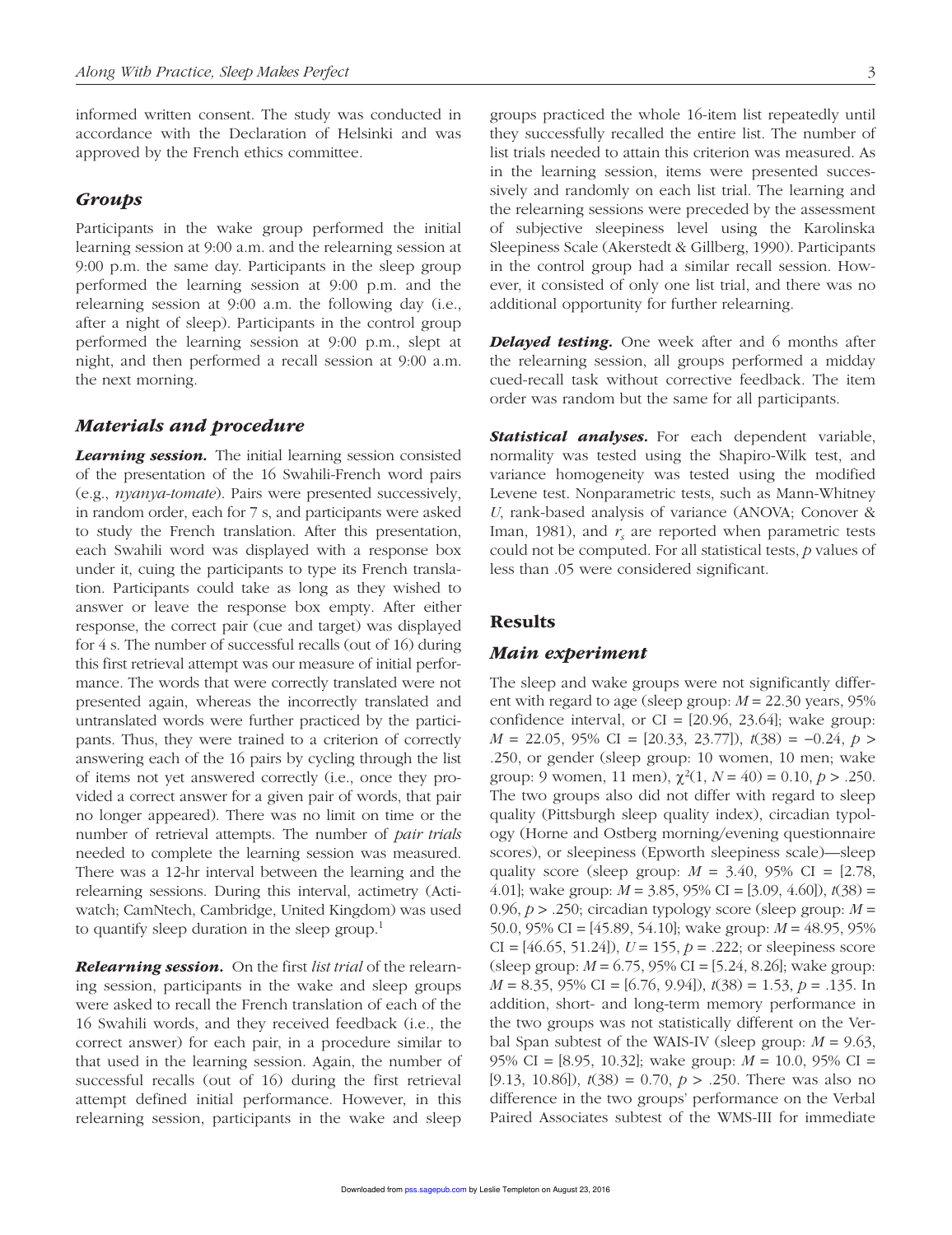recall (sleep group: *M* = 29.79, 95% CI = [28.44, 31.13]; wake group: *M* = 30.16, 95% CI = [29.11, 31.20]), *t*(38) = 0.46,  $p > 0.250$ , or for delayed recall (sleep group:  $M =$ 7.89, 95% CI = [7.74, 8.0]; wake group: *M* = 8.0, 95% CI =  $[8.0, 8.0]$ ,  $U = 161.5$ ,  $p = .152$ .

During the learning session, the sleep and wake groups did not differ significantly in the number of translations successfully recalled at the first retrieval attempt after study (sleep group:  $M = 4.55$  of 16, 95% CI = [3.42, 5.68]; wake group: *M* = 3.80 of 16, 95% CI = [2.55, 5.05]),  $U = 152.5$ ,  $p = .194$  (Fig. 1a). There was also no significant difference between the groups in the number of subsequent pair trials needed to answer each of the 16 pairs correctly (sleep group:  $M = 5.55$ , 95% CI = [4.62, 6.48]; wake group: *M* = 5.15, 95% CI = [4.45, 5.85]) *t*(38) = 0.72, *p* > .250 (Fig. 1b). Subjective sleepiness (Karolinska



Fig. 1. Overall results. The graph in (a) shows the mean number of correct translations (out of 16 possible) during the first and the last practice trials in the learning session (pair trials) and relearning session (list trials) and during the cued-recall task after 1 week and 6 months. Results are presented separately for the wake, sleep, and control groups. The relearning session in the control experiment consisted of only the first list trial. Error bars represent 95% confidence intervals. The box-andwhiskers plots in (b) indicate the number of pair trials necessary for the wake group and the sleep group to attain the performance criterion in the learning session and the number of list trials necessary for them to attain the performance criterion in the relearning session. The left and right edges of the boxes represent the boundaries of the first and third quartiles, respectively, and the lines down the center of the boxes represent the medians. The left and right ends of the whiskers represent the minimum and maximum scores, respectively. Asterisks indicate significant differences between groups (\**p* < .01).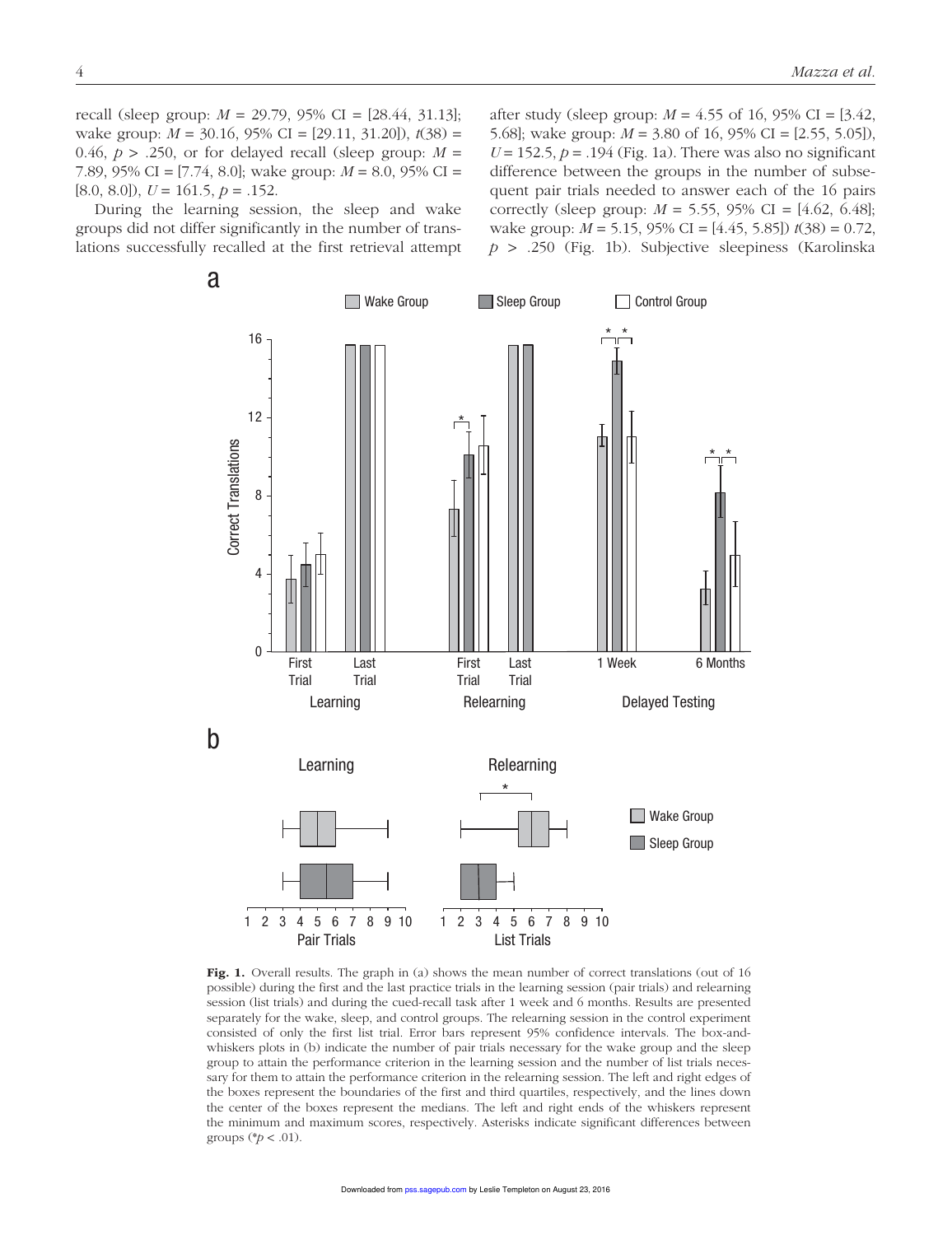

Fig. 2. Individual list-trial scores. The left and middle graphs show, respectively, the individual scores of members of the sleep and wake groups for each list trial in the relearning session. The maximum score was 16. The symbols enclosed in the dashed box indicate the successive scores for those participants in the wake group who still needed to continue after all of the participants in the sleep group had reached the criterion. The graph on the right shows individual scores of members of the sleep and wake subgroups for each list trial; the subgroups were matched on their performance in the first list trial. The arrows indicate the point at which all the participants in a given group reached the criterion.

Sleepiness Scale score) at the time of the learning session was similar in both groups, whether the session occurred in the evening for the sleep group  $(M = 2.58, 95\% \text{ CI} =$  $[1.95, 3.21]$  or in the morning for the wake group  $(M =$ 2.84, 95% CI = [2.23, 3.45]), *t*(38) = 0.64, *p* > .250. Thus, because there was no difference in circadian typology between the sleep and wake groups, these results are in agreement with previous findings (Bell et al., 2014; Payne, Chambers, & Kensinger, 2012), and our data are consistent with the assumption that the two groups completed the learning session with similar performance and effort and that performance was not significantly influenced by the time of day (evening or morning).

In contrast, after 12 hr, the number of initially remembered translations was higher for participants who had slept (*M* = 10.3, 95% CI = [9.09, 11.51]) than for those who had spent the day awake (*M* = 7.45, 95% CI = [5.98, 8.92]), *t*(38) = 3.14, *p* = .003, Cohen's *d* = 0.99 (Fig. 1a). Again, the level of sleepiness assessed at the beginning of this session was similar in both groups (sleep group: *M* = 2.90, 95% CI = [2.21, 3.57]; wake group: *M* = 2.90, 95% CI = [2.36, 3.42]), *U* = 175.5, *p* > .250. This finding confirms the typical beneficial effect of postlearning sleep on retention (Diekelmann & Born, 2010) and is also consistent with the marginally significant group-by-session interaction obtained using a nonparametric rank-based ANOVA,  $F(1, 38) = 3.97$ ,  $p = .053$ ; this interaction suggests a larger difference between the groups at the beginning of the relearning session ( $\Delta = 2.85$ ) compared with the beginning of the learning session ( $\Delta = 0.75$ ).

Participants in the sleep group needed approximately half as many list trials to reach the relearning criterion (i.e., recalling all 16 translations; sleep group: *M* = 3.05, 95% CI = [2.58, 3.52]; wake group: *M* = 5.80, 95% CI = [5.02, 6.58]), *U* = 44.5, *p* < .001, *d* = 2.00 (Fig. 1b). Indeed, although all the participants in the sleep group completed the relearning session within a maximum of five list trials, 75% of the wake group needed further practice (Fig. 2). However, the sleep group may have been faster because fewer items had to be relearned. To address this issue, we compared a sleep subgroup  $(n = 11)$  and a wake subgroup  $(n = 11)$  matched with respect to their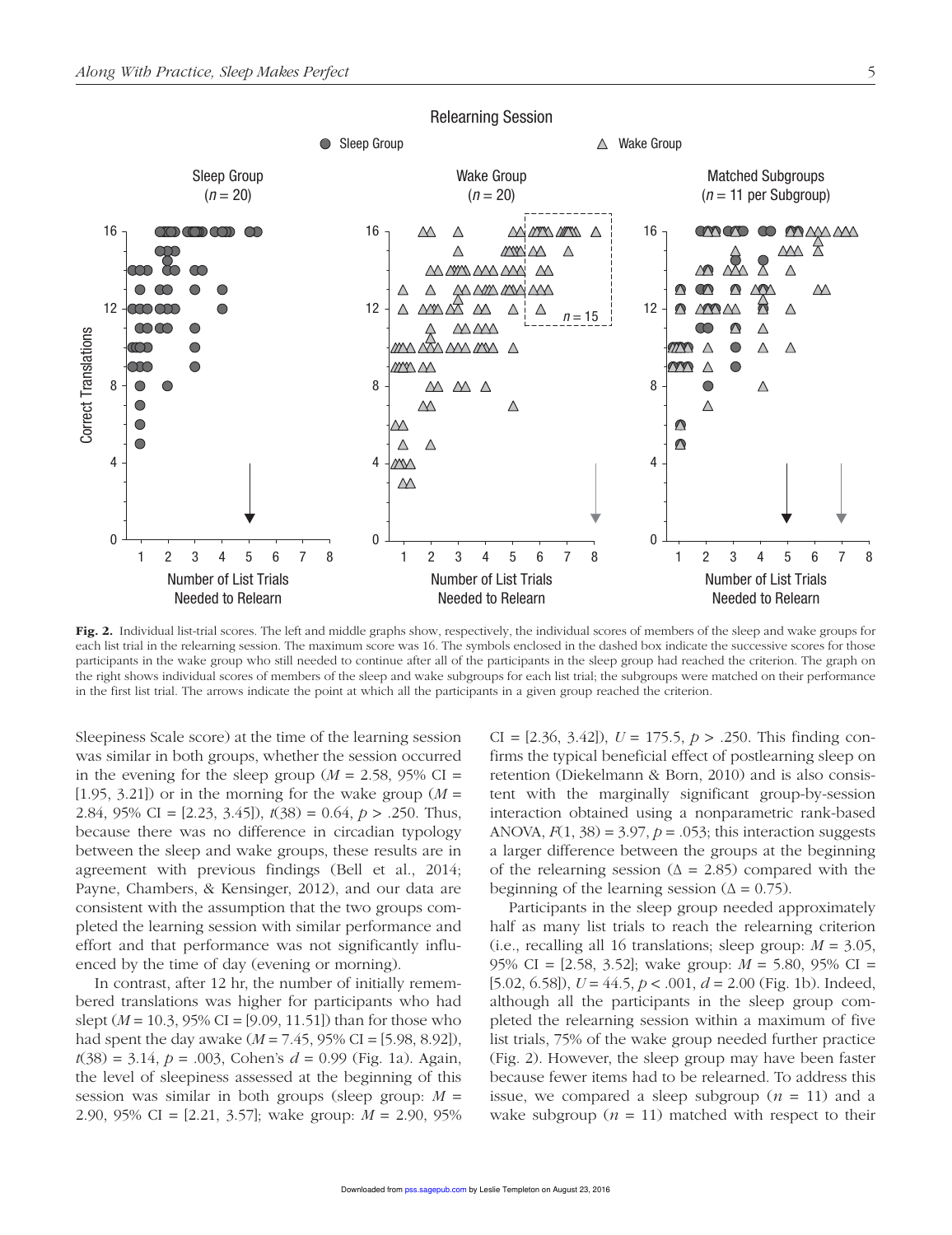

Fig. 3. Change in individual scores. Individual participants' number of correct translations on the first list trial of the relearning session and at the delayed testing at 1 week is graphed separately for the wake and the sleep groups. The gray shaded area in each graph represents the remaining list trials in the relearning session. The dashed lines connect the two scores for each participant.

initial performance at relearning.<sup>2</sup> The sleep subgroup still completed the relearning session more quickly (*M* = 3.27 list trials,  $95\%$  CI = [2.53, 4.01]) than did the wake subgroup (*M* = 5.09, 95% CI = [3.8, 6.38]), *t*(20) = 2.72, *p* = .013 (Fig. 2). The *relearning speed* (computed by dividing the number of unrecalled items at the first attempt by the number of list trials necessary to complete the session) was higher in the sleep subgroup ( $M = 2.12$ , 95% CI = [1.63, 2.60]) than in the wake subgroup ( $M = 1.55$ , 95% CI = [0.93, 2.18]), *U* = 29, *p* = .037. Thus, at the end of the relearning session, the wake group reached the same performance level as the sleep group (i.e., they reached the relearning criterion) but expended much more time and effort to do so.

One week later, the sleep group showed very little forgetting  $(15.20 \text{ correct translations}, 95\% \text{ CI} = [14.51,$ 15.89]; Fig. 1a). Note that 60% of the participants performed perfectly at this delayed recall task. In sharp contrast, the wake group's retention suffered much more after the 1-week delay (11.25 correct translations, 95% CI = [10.68, 11.82]), *U* = 20, *p* < .001, *d* = 2.93; no participant was able to recall all 16 translations, and no score was higher than 14. Therefore, having relearned to criterion 1 week before was not sufficient for the wake group to reach the long-term performance of the sleep group. We were surprised that the difference between the groups at 1 week ( $\Delta = 3.95$ ) appeared even greater than at the beginning of the relearning session ( $\Delta = 2.85$ ). The rank-based ANOVA revealed a marginally significant group-by-session interaction,  $F(1, 38) = 3.55$ ,  $p = .067$ , which suggests a superadditive effect of sleeping and relearning. In addition, the ceiling effect at 1 week may have contributed to a lessening of the differences between the groups (Fig. 3).

Six months later, the sleep group ( $n = 18$  as a result of attrition; 8.67 correct translations,  $95\%$  CI = [7.47, 9.86]) still outperformed the wake group (3.35 correct translations, 95% CI = [2.46, 4.24]), *t*(36) = 7.61, *p* < .001, *d* = 2.46 (Fig. 1a). Although the difference between the groups at 6 months ( $\Delta$  = 5.32) appeared larger than the difference at 1 week ( $\Delta = 3.95$ ), the group-by-session interaction was not significant, rank-based ANOVA, *F*(1,  $36$  < 1,  $p > .250$ . However, in the sleep group, 56% of items recalled at 1 week were still recalled after 6 months, whereas in the wake group, only 30% of such items were recalled. The same pattern was observed even when the matched subgroups were compared at 1 week (sleep group: 15.45 correct translations,  $95\%$  CI = [14.76, 16.0]; wake group: 11.45 correct translations,  $95\%$  CI = [10.53, 12.38]), *U* = 2.25, *p* < .001, *d* = 3.30, and at 6 months (sleep group: 8.2 correct translations,  $95\%$  CI = [6.13, 10.27]; wake group:  $3.73$  correct translations,  $95\%$  CI =  $[2.31, 5.14]$ ,  $t(19) = 4.08$ ,  $p < .001$ ,  $d = 1.77$ .

In the sleep group, the total sleep time (TST) interposed between the learning and the relearning sessions was positively correlated with relearning speed (*r* = .47,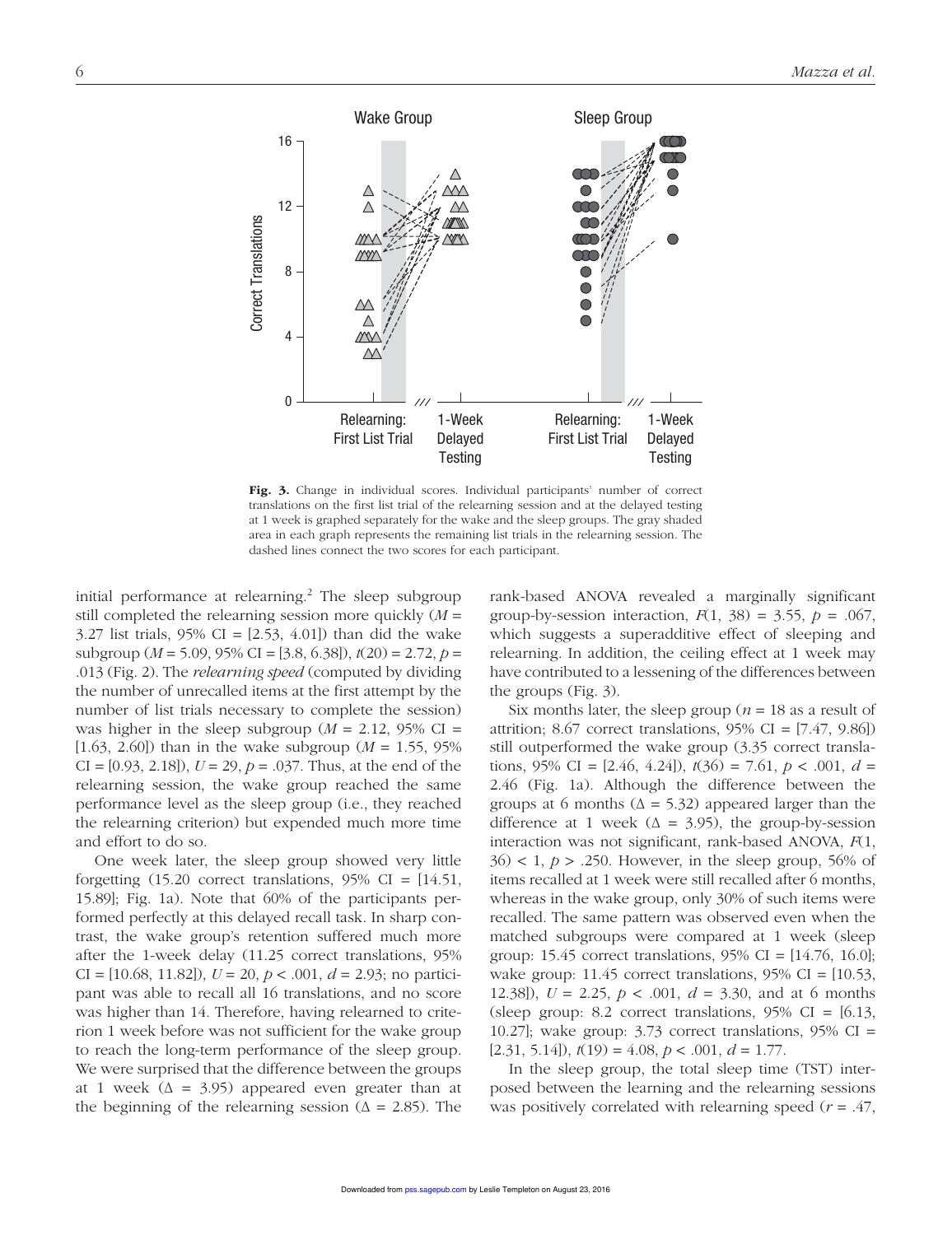$p = .038$ ) and with recall performance 1 week later ( $r_s =$ .54,  $p = .015$ ; Fig. 4). Although one might wonder whether this correlation could be mediated by the participants' basic memory capacity, this possibility seems very unlikely because no significant association was identified between TST and the preexperimental assessments of short-term memory capability  $(r = -.33, p = .171)$  and long-term memory capability (*r* = −.24, *p* > .250).

# Control experiment

To ensure not only that the advantage observed in the sleep group at 1 week was explained by the initial sleepdependent consolidation but also that the relearning session performed after sleep had a specific influence on long-term retention, we conducted a control experiment with a third group of 20 participants (11 women and 9 men).

The control group and the sleep and wake groups were not significantly different with regard to age (control group:  $M = 24.1$  years old, 95% CI = [22.68, 25.52]),  $F(2, 57) = 2.42$ ,  $p = .098$ ; circadian typology (control group: *M* = 48.35, 95% CI = [45.10, 51.60]), *F*(2, 57) = 0.28,  $p > 0.250$ ; or level of sleepiness (control group:  $M =$ 7.0, 95% CI = [5.79, 8.20]), *F*(2, 57) = 1.56, *p* = .219. Shortand long-term memory performance was not statistically different on the Verbal Span subtest of the WAIS-IV (control group: *M* = 9.7, 95% CI = [8.8, 10.60]), *F*(2, 57) = 0.25, *p* > .250, or on the Verbal Paired Associates subtests from the WMS-III for immediate recall (control group:  $M =$ 30.1, 95% CI = [29.39, 30.81]), *F*(2, 57) = 0.15, *p* > .250, or for delayed recall (control group:  $M = 8.0$ , 95% CI = [8.0, 8.0]), *F*(2, 57) = 2.18, *p* = .123. There was a significant overall difference among the three groups for the Pittsburgh sleep quality index (*M* = 2.8, 95% CI = [2.40, 3.19]),  $F(2, 57) = 3.28$ ,  $p = .045$ ; there was a significant difference between the control group and the wake group, *t*(38) =  $-2.56$ , *p* = .016, but not between the control group and the sleep group,  $t(38) = -1.72$ ,  $p = .094$ . Nevertheless, all participants could be considered "good" sleepers (see Buysse et al., 1989).

During the learning session, the control group's performance was not statistically different from that of the sleep and wake groups: mean number of successful initial translations = 5.15, 95% CI =  $[4.07, 6.23]$ ,  $F(2, 57)$  = 1.50,  $p = .231$ ,  $\eta^2 = 0.050$ ; mean number of subsequent pair trials needed to successfully answer each of the 16 pairs correctly = 5.0, 95% CI = [4.14, 5.86], *F*(2, 57) = 0.51,  $p > .250, \, \eta^2 = .017.$ 

At the first list trial at recall 12 hr later, the three groups' performance was significantly different, *F*(2, 57) = 7.09,  $p = .002$ ,  $\eta^2 = .512$ . The performance of the control group (*M =* 10.75, 95% CI = [9.22, 12.28]) was not significantly different from that of the sleep group,  $t(38) = 0.47$ ,  $p >$ 



Fig. 4. Scatterplots showing the relationship between total sleep time and (a) relearning speed (with best-fitting regression line) and (b) recall performance at 1 week.

.250, but was significantly better than that of the wake group,  $t(38) = 3.47$ ,  $p = .002$ , which confirms the beneficial effect of sleep compared with wakefulness.

One week later, however, the groups' performance was different,  $F(2, 57) = 25.93$ ,  $p < .001$ ,  $\eta^2 = .476$ . The control group's performance (*M =* 11.25, 95% CI = [9.89, 12.61]) was not statistically different from that of the wake group,  $t(38) = 0.0$ ,  $p > .250$ , but was significantly lower than that of the sleep group,  $t(38) = 6.24$ ,  $p < .001$ . This indicates not only that the sleep group's nearly perfect 1-week performance was the result of sleep-dependent consolidation but also that postsleep relearning made a specific contribution.

After 6 months, the groups' performance was again different,  $F(2, 54) = 23.41$ ,  $p < .001$ ,  $\eta^2 = .464$ . The control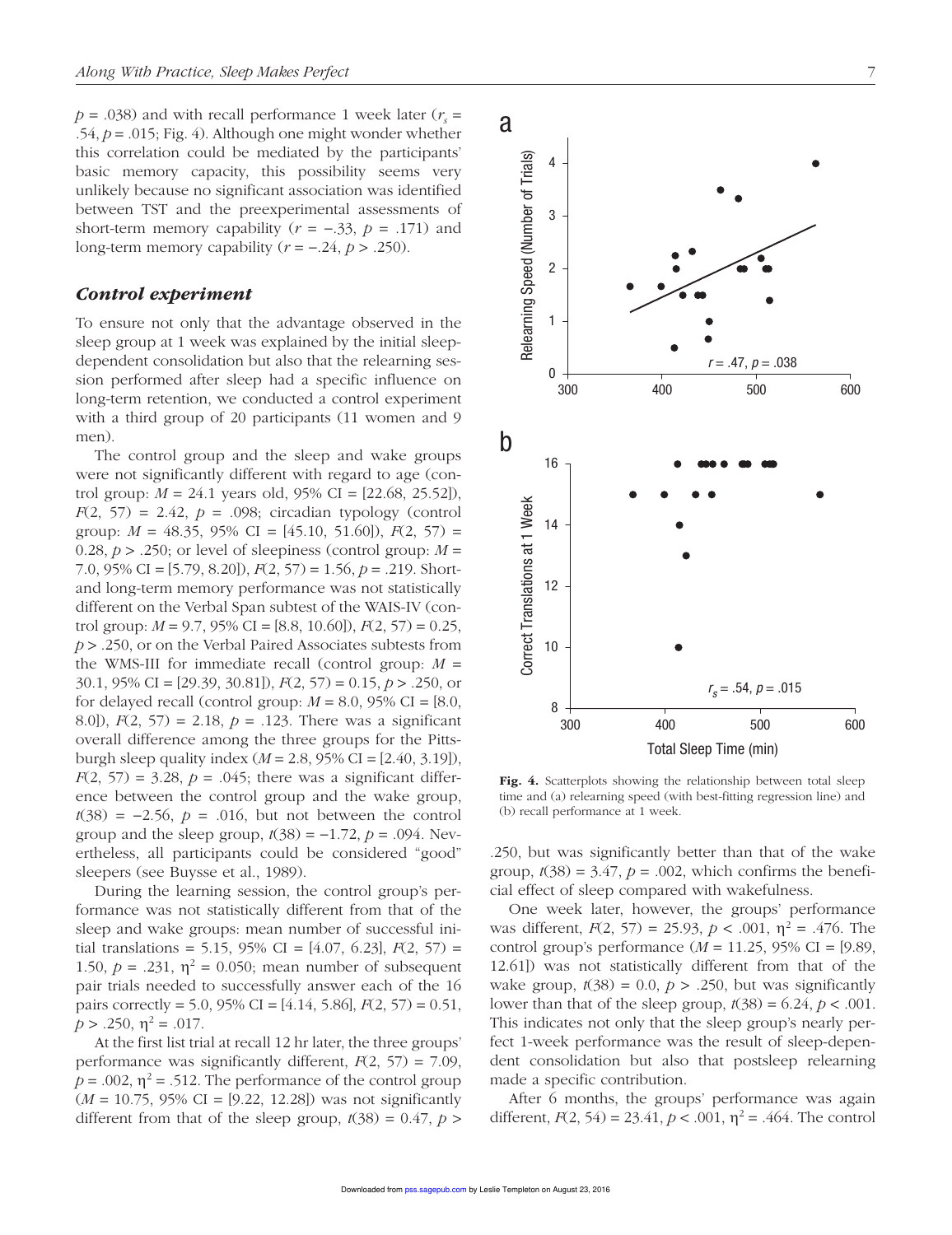group's performance (*M =* 4.58, 95% CI = [3.11, 6.04]) was not significantly different from that of the wake group,  $t(37) = 1.52$ ,  $p = .137$ , but was significantly lower than that of the sleep group,  $t(35) = 4.52$ ,  $p < .001$ . These results indicate that, for long-term retention, relearning intensively after 12 hr of wakefulness is no more productive than relearning very briefly after having slept.

# **Discussion**

In previous work investigating the enhancing effect of sleep on subsequent declarative memory, the researchers focused on retention as reflected by recall or recognition (Diekelmann & Born, 2010; Rasch & Born, 2013). In the current study, the use of a relearning paradigm (Nelson, 1985) allowed us to obtain a more fine-grained measure of the effects of sleep on memory. Unrecallable items were reacquired faster during relearning in the sleep group independently of initial retention. In addition, both relearning speed and 1-week recall were positively correlated with time spent asleep. This shows that even memories not explicitly accessible at the beginning of relearning had also been transformed during sleep.

Our results underscore the specificity of the beneficial effect of sleep between learning and relearning for longterm retention. Bell et al. (2014), using a comparable design, found that neither sleep alone nor time between learning and relearning alone was sufficient to improve long-term memory. Their participants' high-level performance at the beginning of the relearning session may account for this absence of effect; such performance may have attenuated the impact of further relearning, especially because this relearning consisted of a fixed number of practice trials. Relearning is more than a sensitive method of testing memory: It is an integral part of learning and can be viewed as an iterative process in which we learn, forget, and then relearn as many times as necessary to achieve a specified level of retention. Our results indicate that when the interval between successive study sessions is filled with sleep rather than with wakeful activity, the process is much more efficient because it both facilitates relearning and enhances longterm retention.

Compared with the sleep group, the wake group started off the relearning session with a lower level of memory and therefore had to engage in greater retrieval efforts to reach the expected level of mastery. Those efforts, however, did not translate efficiently into longterm retention, as indicated by the fact that their performance did not reach the level attained by the sleep group 1 week later. Rather, the 1-week performance in the wake group was equivalent to that of the control group, which slept but then had only a single trial in which to relearn.

This result seems to be an exception to the *desirabledifficulty* principle (E. L. Bjork & Bjork, 2011; Schmidt & Bjork, 1992), according to which long-term retention is facilitated by conditions that make learning harder. In addition, relearning to criterion has been shown to attenuate the initial benefits induced by the use of efficient strategies at the time of learning, such as spaced learning (Rawson & Dunlosky, 2013) or test trials (Rawson & Dunlosky, 2011). Surprisingly, in the present study, the benefit of sleep was immune to any diminishing effects induced by relearning: Our results suggest even an amplification of the effect of postlearning sleep through relearning.

Sleep has been shown both to passively protect memories against decay and interference and to actively consolidate new memories (Diekelmann & Born, 2010). It is possible that the cognitive processes engaged by the wake group during relearning were inefficient because they operated on memories degraded by interference from diurnal activities (Wixted, 2004). In contrast, the lesser efforts expended by the sleep group may have been more rewarding in the long term because they operated on sleep-consolidated memories.

These results could also be interpreted within general memory models. For example, the new theory of disuse (R. A. Bjork & Bjork, 1992) assumes that two interacting parameters regulate memory performance. *Retrieval strength* determines the immediate accessibility of a memory and thus directly determines immediate performance. *Storage strength* is a latent parameter that reflects the degree of learning and moderates the effect of subsequent experience. All other things being equal, higher storage strength is associated with greater learning from subsequent practice and slower forgetting from subsequent interference; thus, higher storage strength yields greater memory stability over time. Because long-term retention is supported by the interplay between the two strengths, a high level of performance at the end of a training session—reflecting high retrieval strength—does not necessarily translate into long-term retention, which is determined by storage strength. We can speculate that sleep, through consolidation processes, increases the storage strength of memories. This would explain why the sleep group exhibited better recall before relearning than did the wake group, although less interference for the sleep group might also have contributed. Higher storage strength, however, also would explain the sleep group's better relearning efficiency, independently of initial performance. Finally, this would explain why, despite attaining the same relearning criterion, the two groups did not exhibit the same level of forgetting after 1 week and 6 months. How sleep affects these processes, and, more generally, how sleep interacts with learning strategies, clearly warrants further research.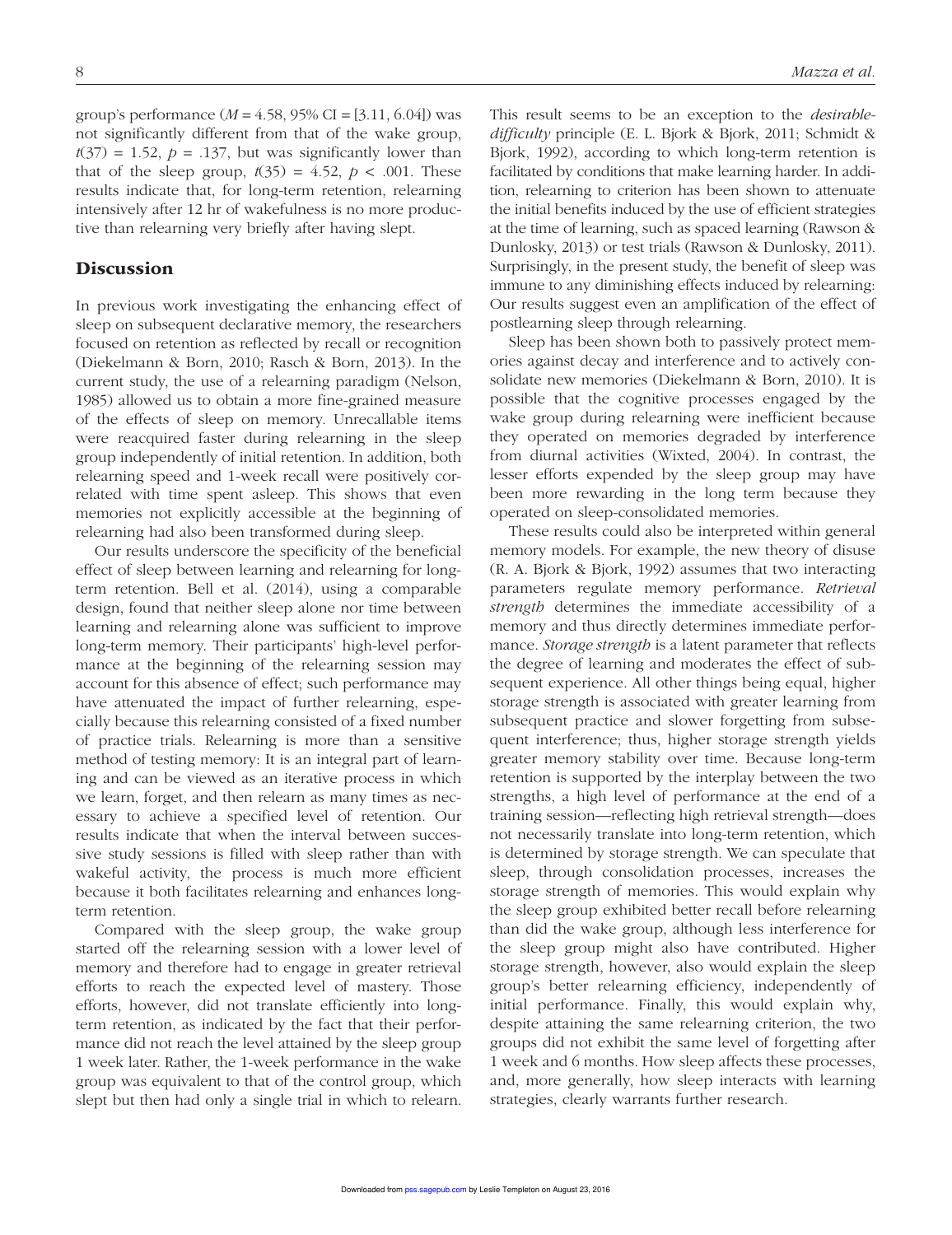Finally, the striking difference in long-term retention between the wake and sleep groups might also seem surprising given that the wake group slept shortly after relearning. However, in this group, sleep operated on memories that had suffered from more diurnal interference, the effects of which may not have been eliminated entirely by their extensive relearning. Moreover, participants in the wake group did not have the opportunity to relearn sleep-consolidated memories the next morning. These results suggest that an uninterrupted sequence of learning, sleep-dependent consolidation, and relearning (that is, repeatedly alternating study and sleep) is particularly efficient for long-term retention.

In conclusion, interleaving learning sessions with episodes of sleep may be an easy and promising method to achieve longer retention with less study. Such scheduling may be especially relevant for difficult or important tobe-learned declarative information. If comparable effects of sleep hold for procedural memory, it may be possible to enhance acquisition and retention of skills.

#### Action Editor

Colleen M. Kelley served as action editor for this article.

# Author Contributions

S. Mazza, E. Gerbier, and O. Koenig designed the experiments. S. Mazza and Z. Kasikci performed all experiments. S. Mazza, E. Gerbier, M.-P. Gustin, and M. Magnin performed the analyses. S. Mazza, E. Gerbier, T. C. Toppino, and M. Magnin wrote the manuscript after discussion among all the authors. S. Mazza and M. Magnin supervised and coordinated the project.

#### Acknowledgments

We thank C. Bradley and G. A. Michael for comments on the manuscript.

#### Declaration of Conflicting Interests

The authors declared that they had no conflicts of interest with respect to their authorship or the publication of this article.

#### Funding

This study was supported by the LABEX CORTEX (Grant ANR-11-LABX-0042) of Université de Lyon, within the program "Investissements d'Avenir" (Grant ANR-11-IDEX-0007), operated by the French National Research Agency (ANR). S. Mazza was further supported by ANR Grant 15-CE33-0003-01.

#### **Notes**

1. The Actiwatch device uses an accelerometer to detect and log wrist movements. This method is known as *actigraphy* and has been shown to be a useful and sensitive means for discriminating sleeping from waking. Movements are sampled several times per second and are used to derive levels of activity and inactivity, rhythm parameters (such as amplitude or acrophase), and sleep-wake parameters, such as the total sleep time. The total sleep time (TST) was determined as the number of minutes asleep in bed after lights go off, according to the sleepwake categorization (Ancoli-Israel et al., 2003).

2. We selected from each of the two groups participants who displayed the exact same performance at the first list trial of the relearning session. For example, for a participant who had a score of 6 in the wake group, we selected a participant with a score of 6 in the sleep group. In order not to favor our hypothesis, if several participants met this criterion, we selected from the sleep group those for whom the number of required list trials was the highest and, from the wake group, those for whom this number was the lowest.

#### References

- Akerstedt, T., & Gillberg, M. (1990). Subjective and objective sleepiness in the active individual. *International Journal of Neuroscience*, *52*, 29–37. doi:10.3109/00207459008994241
- Ancoli-Israel, S., Cole, R., Alessi, C., Chambers, M., Moorcroft, W., & Pollak, C. P. (2003). The role of actigraphy in the study of sleep and circadian rhythms. *Sleep*, *26*, 342–392.
- Bahrick, H. P. (1979). Maintenance of knowledge: Questions about memory we forgot to ask. *Journal of Experimental Psychology: General*, *108*, 296–308. doi:10.1037/0096- 3445.108.3.296
- Bell, M. C., Kawadri, N., Simone, P. M., & Wiseheart, M. (2014). Long-term memory, sleep, and the spacing effect. *Memory*, *22*, 276–283. doi:10.1080/09658211.2013.778294
- Benson, K., & Feinberg, I. (1975). Sleep and memory: Retention 8 and 24 hours after initial learning. *Psychophysiology*, *12*, 192–195. doi:10.1111/j.1469-8986.1975.tb01275.x
- Bjork, E. L., & Bjork, R. A. (2011). Making things hard on yourself, but in a good way: Creating desirable difficulties to enhance learning. In M. A. Gernsbacher, R. W. Pew, L. M. Hough, & J. R. Pomerantz (Eds.), *Psychology and the real world: Essays illustrating fundamental contributions to society* (pp. 56–64). New York, NY: Worth.
- Bjork, R. A., & Bjork, E. L. (1992). A new theory of disuse and an old theory of stimulus fluctuation. In A. F. Healy, S. M. Kosslyn, & R. M. Shiffrin (Eds.), *From learning processes to cognitive processes: Essays in honor of William K. Estes* (Vol. 2, pp. 35–67). Hillsdale, NJ: Erlbaum.
- Buysse, D. J., Reynolds, C. F., Monk, T. H., Berman, S. R., & Kupfer, D. J. (1989). The Pittsburgh Sleep Quality Index: A new instrument for psychiatric practice and research. *Psychiatry Research*, *28*, 193–213. doi:10.1016/0165-1781(89) 90047-4
- Castaldo, V., Krynicki, V., & Goldstein, J. (1974). Sleep stages and verbal memory. *Perceptual and Motor Skills*, *39*, 1023– 1030. doi:10.2466/pms.1974.39.3.1023
- Cepeda, N. J., Pashler, H., Vul, E., Wixted, J. T., & Rohrer, D. (2006). Distributed practice in verbal recall tasks: A review and quantitative synthesis. *Psychological Bulletin*, *132*, 354–380. doi:10.1037/0033-2909.132.3.354
- Conover, W. J., & Iman, R. L. (1981). Rank transformations as a bridge between parametric and nonparametric statistics. *The American Statistician*, *35*, 124–129. doi:10.2307/2683975